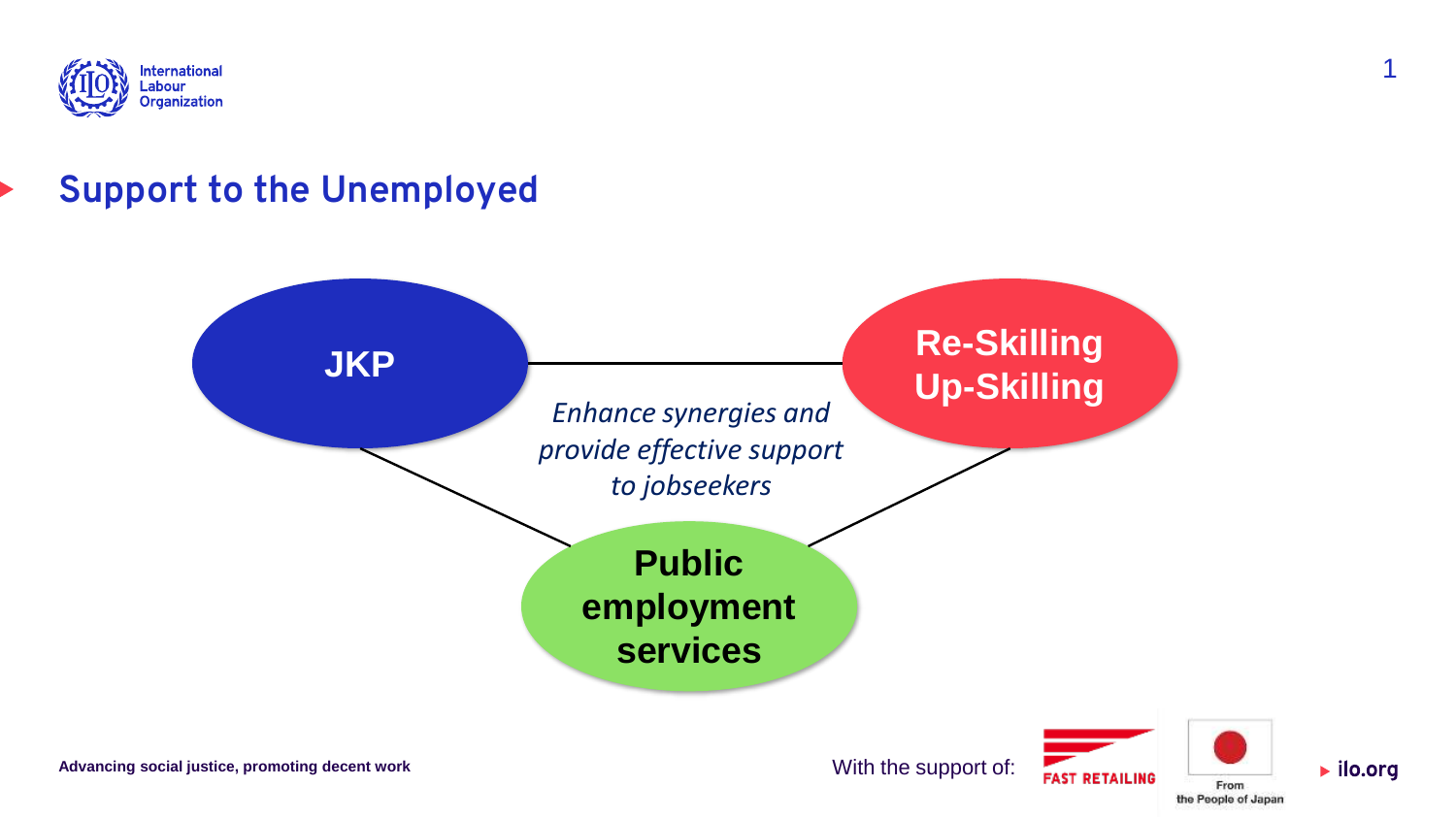

## **ALMP: Integrated assistance for jobseekers**



With the support of:



 $\blacktriangleright$  ilo.org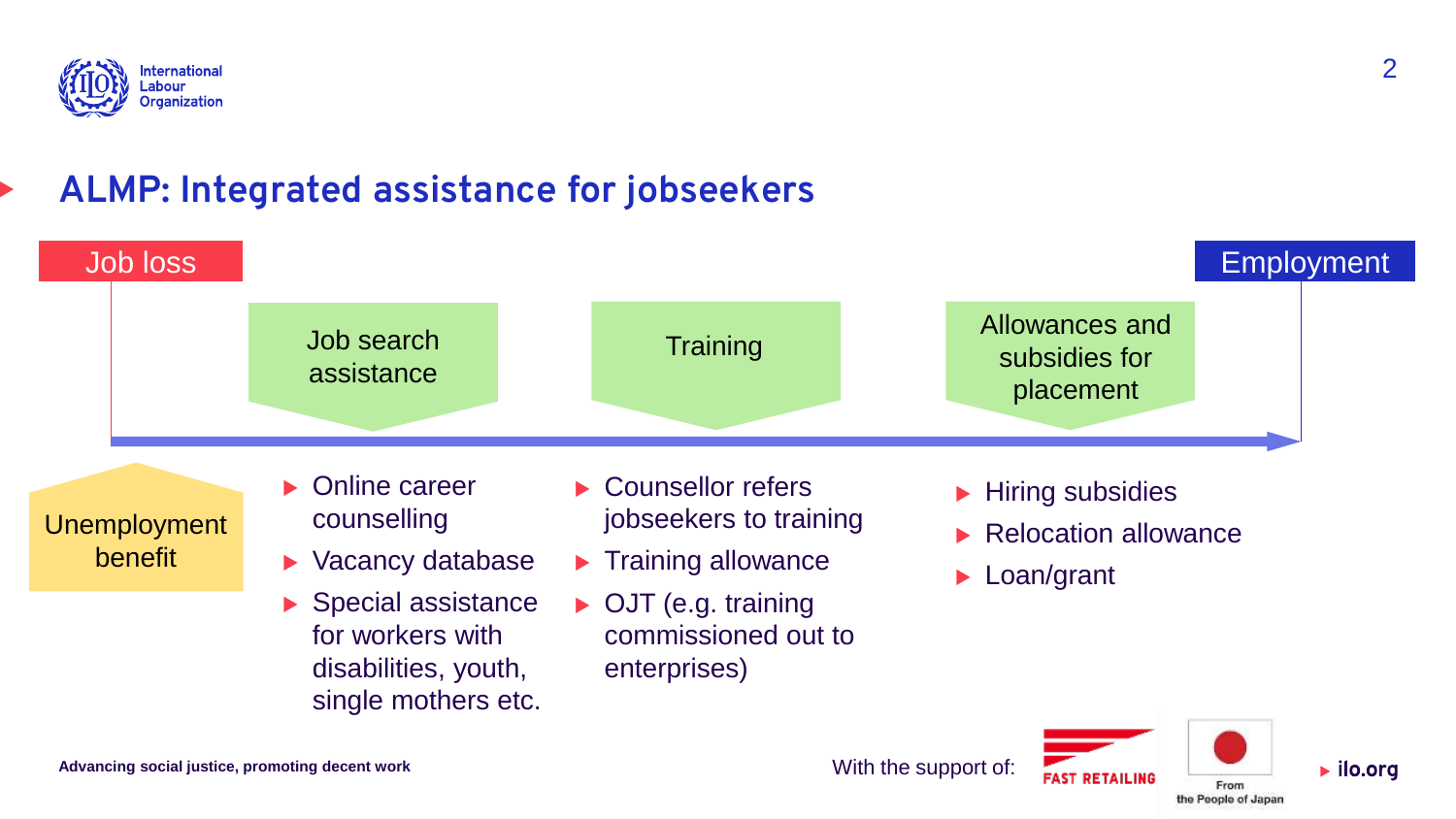

## **Tripartite discussions**

**Funding assistance to jobseekers**

Options:

- General tax-based
- ▶ Special purpose fund (e.g. skills development fund) with contributions from employers and workers (payroll deduction)
- Funding through employment insurance



 $\blacktriangleright$  ilo.org